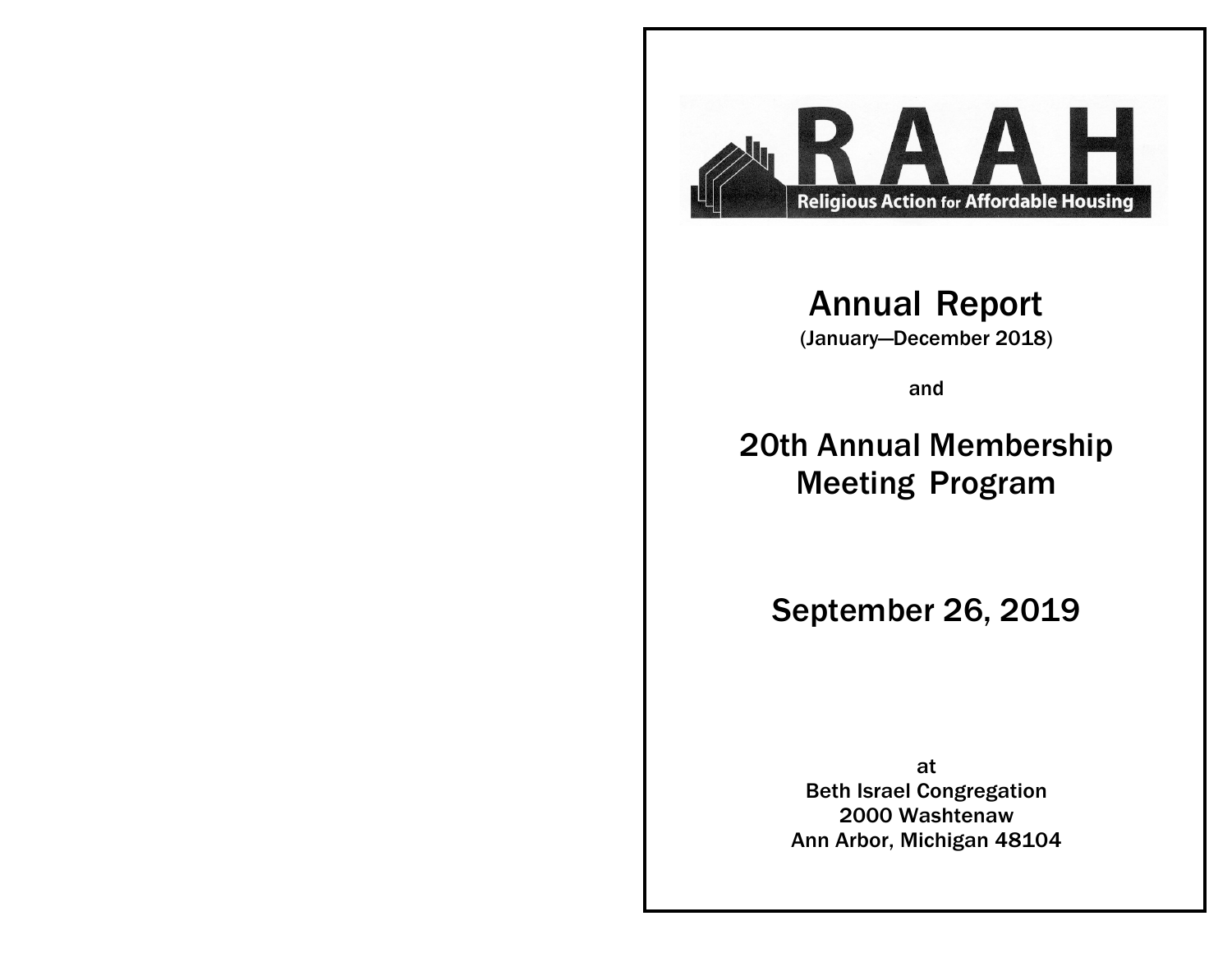## Meeting Agenda September 26, 2019 7 p.m.

| I.   |                                                                                                                   |
|------|-------------------------------------------------------------------------------------------------------------------|
| П.   |                                                                                                                   |
| Ш.   | Presentation of Capital Campaign Award Josh Warn<br>to Unified-HIV Health and Beyond<br>President                 |
|      | Board Member, WHA Executive Director                                                                              |
| V.   | Celebration of RAAH's 20 Years Lonnie Sussman<br><b>Board Member</b>                                              |
| VI.  |                                                                                                                   |
| VII. | Presentation of Barbara Wykes Award Mary Wakefield<br>and Joyce Deren<br>to Mary Browning<br><b>Board Members</b> |
|      | <b>VIII.</b> Business Meeting                                                                                     |
|      | 2018 Annual Meeting                                                                                               |
|      | B. Treasurer's Report Jim Mogensen, Treasurer                                                                     |
|      | $\alpha$ at $\alpha$ and $\alpha$ and $\alpha$ and $\alpha$                                                       |

- C. Nominating Committee Report.............. Mary Wakefield
- D. President's Report.......................................... Josh Warn

IX. Adjournment of the Annual Meeting

## RAAH's Mission Statement

(adopted January 27, 2000)

Acknowledging the acute shortage of low-cost housing and affirming the moral imperative to work for social justice arising from the diverse religious traditions of our faith communities, we affirm that:

The mission of the Religious Action for Affordable Housing (RAAH) is to work for the substantial increase of low-cost, affordable housing for rent and for purchase in Washtenaw County, particularly in areas of greatest need.

RAAH will carry out its mission through collaboration with religious congregations, working in cooperation with existing nonprofit housing organizations and other appropriate entities, seeking the widest possible participation.

RAAH will seek to identify moral values that undergird the challenge to create affordable housing, focus on serving the most vulnerable people, work to create and sustain a supportive community, and encourage vision and action that moves beyond charity toward justice.

RAAH will engage in education, public interpretation, advocacy, fundraising, promoting community land trusts, and support of other appropriate affordable housing efforts.

## **Religious Action for Affordable Housing**

c/o St. Andrews Episcopal Church 306 N. Division Ann Arbor, Michigan 48104 www.raah.org Like us on Facebook

The Board of Directors meets on the second Friday of the month at 8:30 a.m. on the lower level of the Church of the Good Shepherd United Church of Christ, 2145 Independence Blvd., Ann Arbor. All are welcome to attend.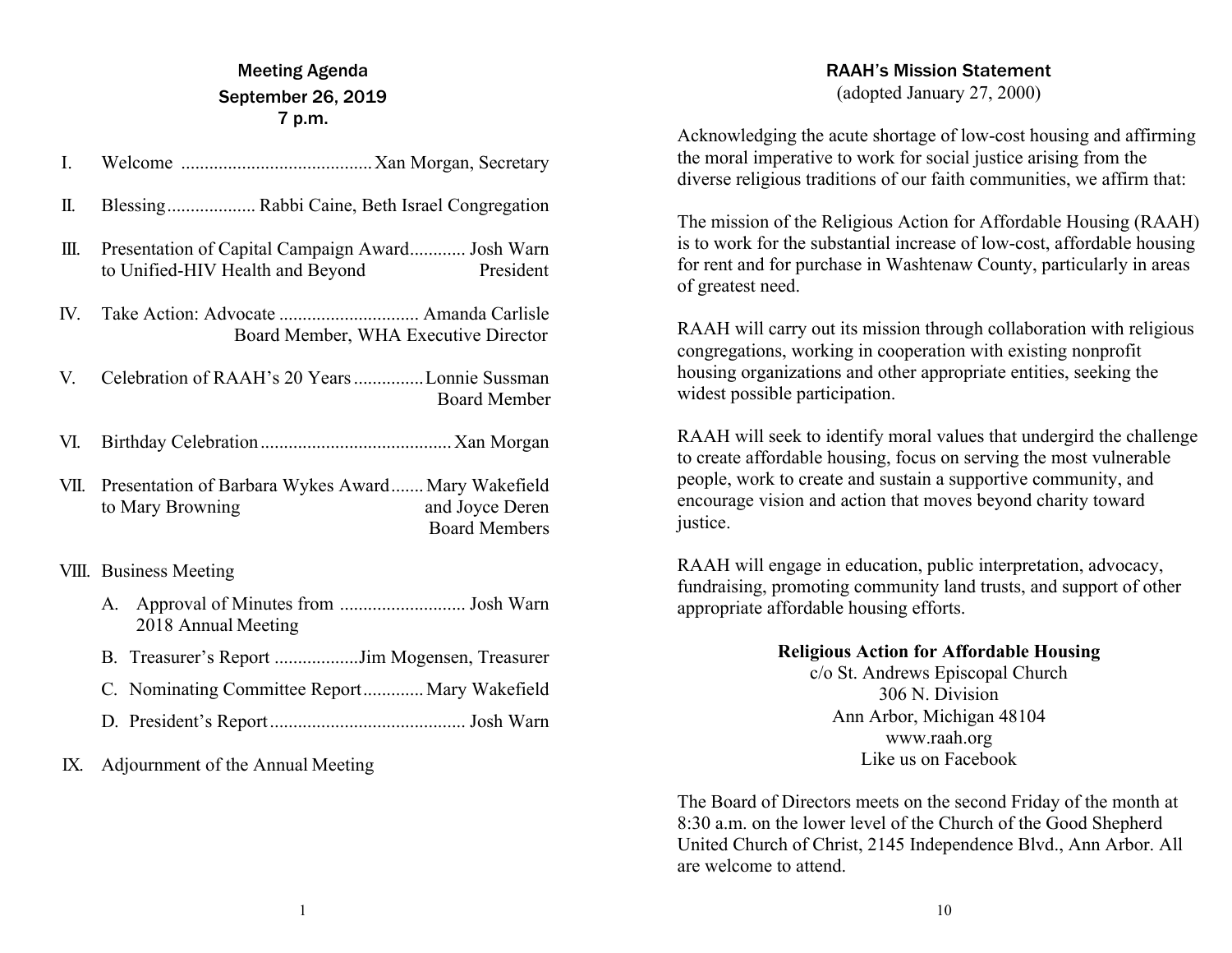### Capital Campaign Status as of September 26, 2019

| <b>Non-Profit</b>              | Committed | <b>Given to Date</b> | Outstanding |
|--------------------------------|-----------|----------------------|-------------|
| <b>CAN</b>                     | \$10,000  | \$10,000             | 0           |
| <b>Shelter Association</b>     | \$15,000  | \$10,000             | \$5,000     |
| Unified HIV Health<br>& Beyond | \$30,000  | \$23,000             | \$7,000     |
| <b>Avalon Housing</b>          | \$15,000  | \$5,000              | \$10,000    |
| Washtenaw Housing<br>Alliance  | \$5,000   | \$5,000              | 0           |

| Balance Sheet as of December 31, 2018          |   |            |  |
|------------------------------------------------|---|------------|--|
| <b>ASSETS</b>                                  |   |            |  |
| <b>Bank Accounts</b>                           |   |            |  |
| Checking Bank of Ann Arbor                     |   | 30,050.52  |  |
| Ann Arbor Area Community Foundation Restricted |   | 7,443.38   |  |
| <b>Total Bank Accounts</b>                     | S | 37.493.90, |  |
| <b>TOTAL CURRENT ASSETS</b>                    |   | 37,493.90  |  |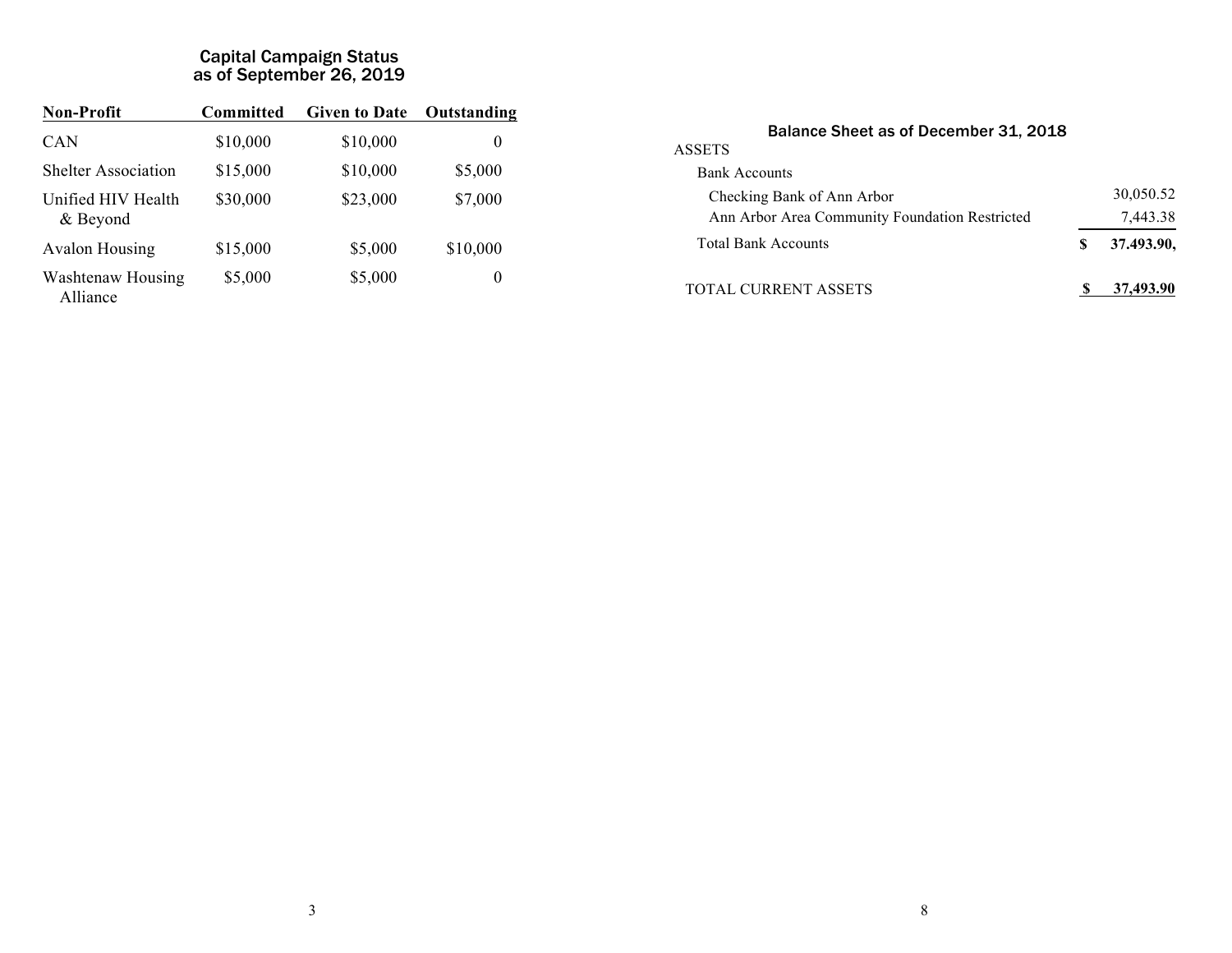## Statement of Revenues and Expenses

January 1, - December 31, 2018

|                                   |                       |             |               | over                      |
|-----------------------------------|-----------------------|-------------|---------------|---------------------------|
|                                   |                       |             |               | (under)                   |
|                                   |                       | Actual      | <b>Budget</b> | <b>Budget</b>             |
| Income                            |                       |             |               |                           |
| Capital Campaign Contributions    |                       | 11,265.00   | 11,000.00     | 265.00                    |
| Membership Dues (Unrestricted)    |                       | 585.00      | 2,500.00      | (1,915.00)                |
| <b>Undesignated Contributions</b> |                       | 27,027.53   | 16,000.00     | 11,027.53                 |
| Net Special Event                 |                       |             |               |                           |
| Purple Rose Play                  |                       | 899.00      | 900.00        | (1.00)                    |
| Pay Pal                           |                       | 812.27      | 0.00          | 812.27                    |
| <b>Interest Income</b>            |                       | 21.30       | 2.00          | 19.30                     |
|                                   | <b>Total Income</b>   | \$42,910.10 | \$32,702.00   | \$10,208.10               |
|                                   | <b>Gross Profit</b>   | \$42,910.10 | \$32,702.00   | \$10,208.10               |
| <b>Expenses</b>                   |                       |             |               |                           |
| Legal & Professional Fees         |                       |             |               |                           |
| Miscellaneous                     |                       | 0.00        | 100.00        | (100.00)                  |
| Accounting                        |                       | 0.00        | 900.00        | (900.00)                  |
| Total Legal & Prof. Fees          |                       | 0.00        | 1,000.00      | (1,000.00)                |
| <b>Bank Charges</b>               |                       | 0.00        | 15.00         | (15.00)                   |
| Pay Pal Fees                      |                       | 0.00        | 20.00         | (20.00)                   |
| <b>Board Training</b>             |                       | 0.00        | 100.00        | (100.00)                  |
| Dues & Subscriptions              |                       | 0.00        | 50.00         | (50.00)                   |
| Postage and Shipping              |                       | 447.06      | 800.00        | (352.94)                  |
| <b>Grant Expense</b>              |                       | 15,000.00   | 25,000.00     | (10,000.00)               |
| Insurance                         |                       | 736.00      | 800.00        | (64.00)                   |
| Office Expenses & Supplies        |                       | 0.00        | 100.00        | (100.00)                  |
| Printing                          |                       | 1152.80     | 1,600.00      | (442.20)                  |
| Computer/Website                  |                       | 168.00      | 250.00        | (82.00)                   |
| Corporation Fee                   |                       | 20.00       | 20.00         | 0.00                      |
|                                   | <b>Total Expenses</b> | \$17,523.86 |               | \$29,755.00 (\$12,231.14) |

**Net Income \$25,386.24 \$2,947.00 \$22,439.24**

**=========================== =========** ========= **============**

## 2018 Donors

We thank these individuals and congregations for their support of our mission during 2018.

| Ann Arbor Friends Meeting*+        | Paul & Marian Laughlin*              |
|------------------------------------|--------------------------------------|
| Michael Appel & Ruth Kraut*        | Craig & Jan Little*                  |
| Sarah Baird+                       | Fran Lyman*+                         |
| Robert & Rosalind Barnsdale*+      | Dale Magee*                          |
| Helen Beavin*                      | John & Jennie Maynard*               |
| Beth Israel Congregation*          | Jim & Ellie Mays*                    |
| Ward Bouwsma+                      | Catherine McClary & Michael Merrick* |
| Mary Browning*+                    | Gary & Mary McClusky*                |
| Bunyan Bryant & Jean Carlberg*     | Jim Mogensen & Rachel Baird*         |
| Ruth Carey & Jim Crowfoot*         | Milton & Delores Moore*              |
| Benjamin & Amanda Carlisle*        | Xan Morgan*                          |
| Barbara Cavin*                     | Janet Nord*                          |
| Church of the Good Shepherd United | Arthur Nusbaum*                      |
| Church of Christ*+                 | James & Lynne Pauer*                 |
| David Church+                      | Barbara Plampin*                     |
| Nora Clark*+                       | Lois Plantefaber & Patty Maher*+     |
| Edward & Cheryl D'Angelo+          | Joanne Pohl*                         |
| Michael & Joyce Deren*+            | Ethel Potts*                         |
| Scott Diels & Mary Davis*          | Stephanie Powell*                    |
| Tom Ewing*+                        | Mary Pratt*                          |
| Margaret Fillion*                  | Alice Rhodes*                        |
| First Baptist Church, Ann Arbor*+  | Jean Robinson*                       |
| First Presbyterian Church, Ann     | Deborah Purcell*                     |
| Arbor*+                            | Joan Scott*                          |
| David Friedo*                      | Jessie Siekmeier*+                   |
| Russell Fuller*                    | Lillian Simms*                       |
| Dori Gapczynski*                   | Cathy Staley*                        |
| Kelly Gauthier & Andrew Nash*      | James and Gwynne Sterken*            |
| Jeff & Amy Gore*                   | Cynthia Stewart*+                    |
| John & Kathie Gourlay              | Karla Taylor*                        |
| Carol Gross*                       | Trinity Lutheran Church, Ann Arbor*+ |
| Doug & Ann Hanton*+                | Vineyard Church of Ann Arbor*        |
| Rachid & Wendy Hatem*+             | Tom and Mary Wakefield*+             |
| Heidi Heeringa*                    | Linda Walterberger*                  |
| Bob & Lucia Heinold*               | Josh Warn $*+$                       |
| Steven & Cherie Holodnick*         | Frank and Kim Wilcox*                |
| Debra Houghton*                    | Charles and Angela Williams*+        |
| David & Edith Hurst*               | Jan Wright*                          |
| Barbara Kessler & Dick Sobie+      | *Denotes a dues paying RAAH          |
| King of Kings Lutheran Church*+    | member or undesignated donor         |
| Kiwanis Club, Ann Arbor+           | +Denotes a capital campaign donor    |
| Joanne Ladio*                      |                                      |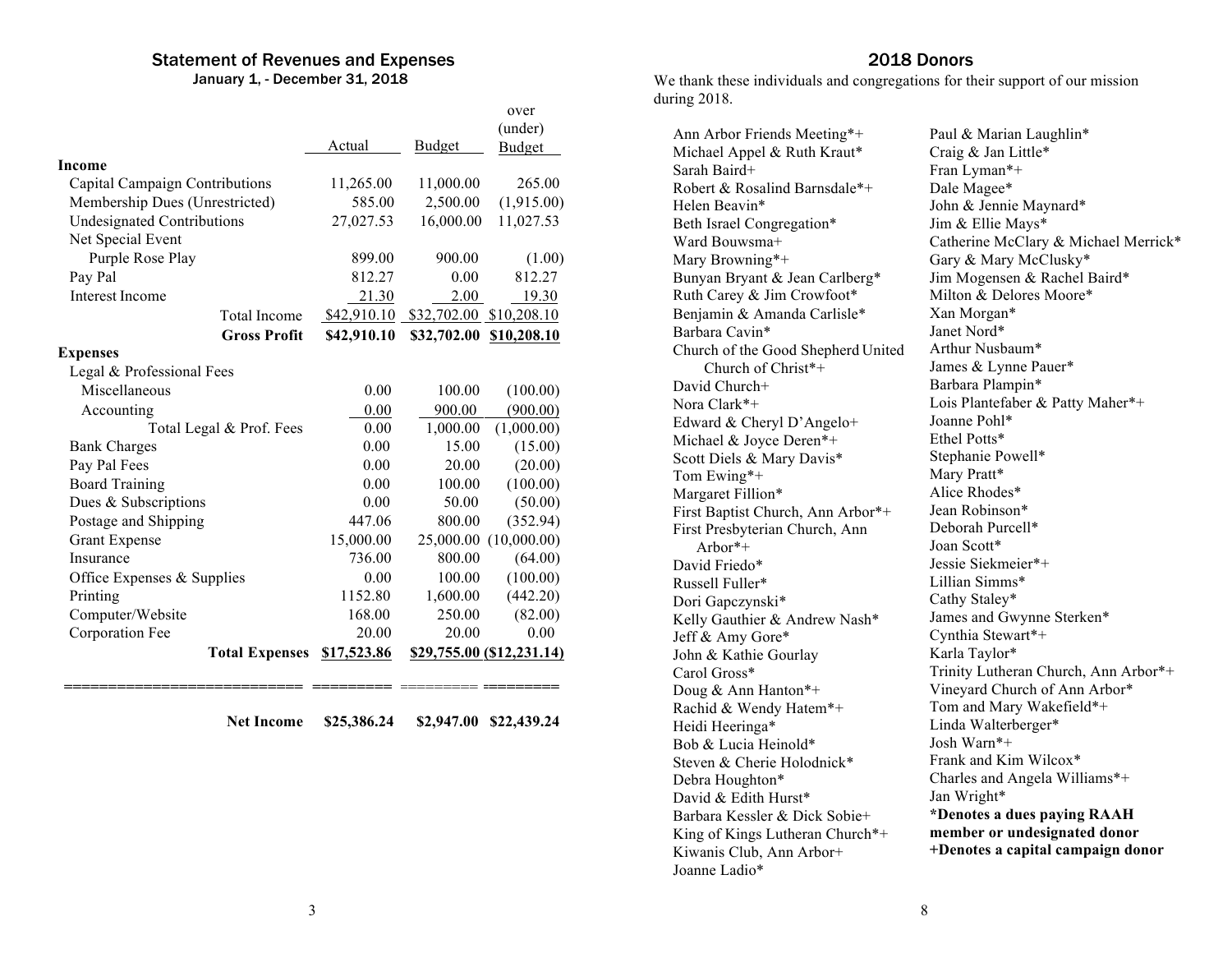#### The Barbara Wykes Award

Each year we present an award to a member of the community who the RAAH Board feels has contributed greatly to the cause of expanding access to affordable housing in Washtenaw County. This award was named in memory of a founding board member of RAAH, Barbara Wykes. She embodied the characteristics of an effective advocate and leader. Those who worked with her commented on the quality of her analysis of the issues, her serious commitment to advocacy, her sense of humor, as well as her ability to be a quiet enabler. In 2007 Barbara passed away from cancer. We miss her and honor her memory with this award presentation.

RAAH is privileged to give the 2019 Barbara Wykes Award to **Mary Browning,** who served as our treasurer for nearly as long as the organization has existed. The congregation at Mary's home church, Church of the Good Shepherd UCC, acknowledged who she is when recognizing her in 2009 for her Justice Ministry. They wrote, "Mary embodies the heart and soul of volunteerism, working on behalf of the least served and most needy in our community." Mary epitomizes what the roots of RAAH are about. When Pastor Nile Harper called out "Congregations To Do More" 20 years ago, under the umbrella of the Interfaith Council for Peace and Justice, Mary Browning was there as RAAH grew roots in the congregations of Washtenaw County. As our diverse Houses of Worship understood how fundamental is the right to safe shelter, the work of securing affordable housing for all drew us into the Community of Faiths we now know as Religious Action for Affordable Housing. RAAH 's Carrot Way has the fingerprint of Mary Browning, as do our present works that strive for accessible affordable housing today.

In her many modes of service, from Project Transition to Welfare Simulations and Friends of Restorative Justice (FORJ); from Habitat for Humanity to building bunk beds on the Pine Ridge Indian Reservation, Mary Browning has continued her purpose-driven life in advocating, educating and building for the good of humankind.

### **THANK YOU, Mary.**

2019 Operating Budget

| Capital Campaign Contributions    | \$11,000    |
|-----------------------------------|-------------|
| Membership Dues                   | \$2,500     |
| <b>Undesignated Contributions</b> | \$16,000    |
| Net Special Events                | \$<br>1,000 |
| Interest Income                   | \$<br>20    |
| <b>Total Income</b>               | \$30,520    |
| <b>Expenses</b>                   |             |
| Legal and Professional Fees       | \$<br>100   |
| Accounting                        | \$<br>900   |
| <b>Bank Charges</b>               | \$<br>15    |
| Pay Pal Fees                      | \$<br>20    |
| <b>Board Training</b>             | \$<br>100   |
| Dues & Subscriptions              | \$<br>50    |
| Postage                           | \$<br>800   |
| <b>Grant Expense</b>              | \$25,000    |
| Insurance                         | \$<br>800   |
| <b>Office Supplies</b>            | \$<br>100   |
| Computer/Website Expense          | \$<br>250   |
| Printing                          | \$<br>1,600 |
| Taxes & Licenses                  | \$<br>20    |
| <b>Total Expenses</b>             | \$29,755    |
| <b>Profit/Loss</b>                | \$765       |